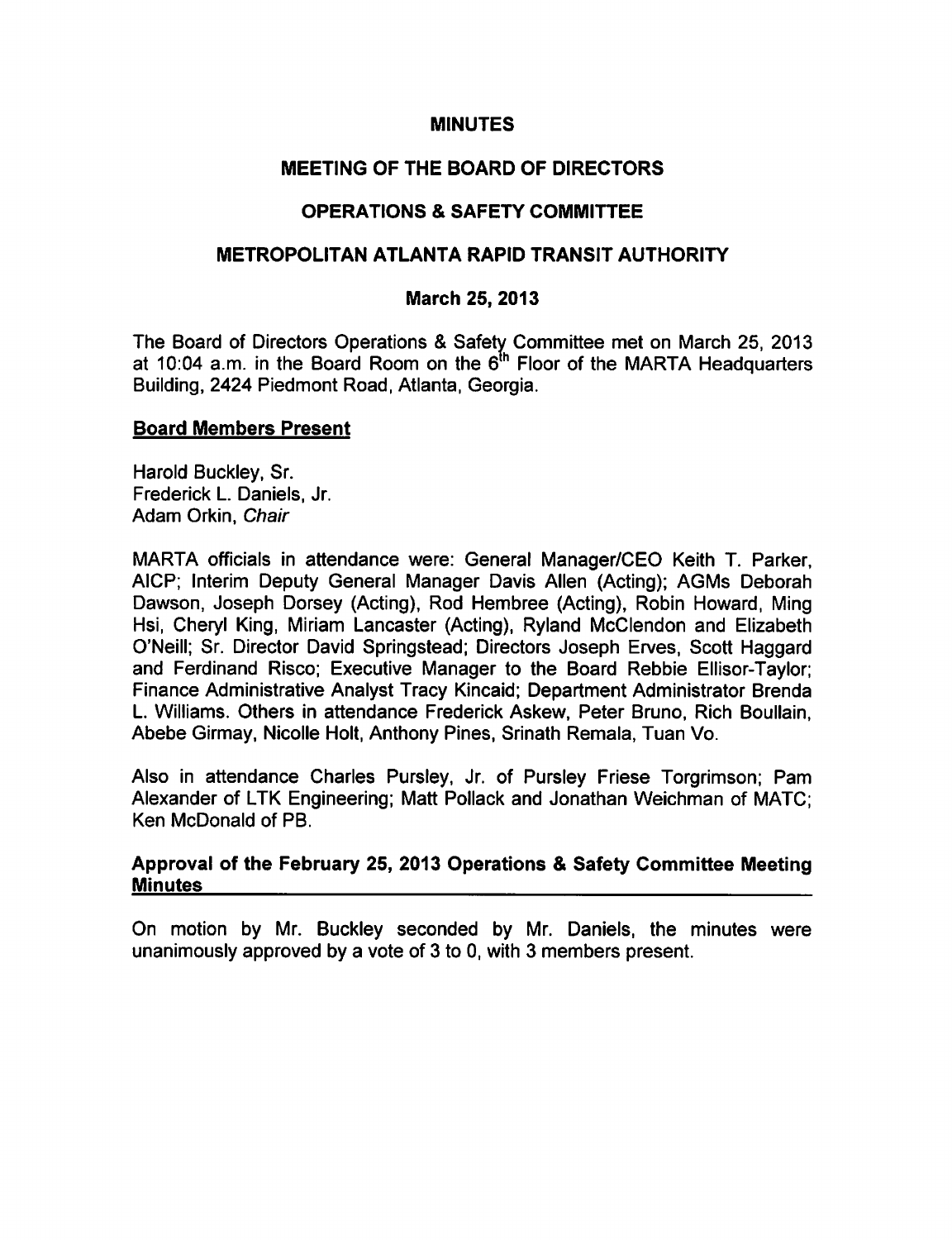# Resolution Authorizing the Solicitation of Proposals for the Operation and Maintenance of the Atlanta Streetcar Project, Request for Proposals Number P26344

Mr. Boullain presented this resolution for Board of Directors' approval authorizing the General Manager/CEO or his delegate to solicit proposals for the Operation and Maintenance of the Atlanta Streetcar Project. MARTA management will oversee and direct all activities of the streetcar contractor in collaboration with the City of Atlanta (COA) and the Atlanta Downtown Improvement District (ADID).

Mr. Orkin said MARTA certainly wants to do all it can to help the City of Atlanta. The Board understands that MARTA will not receive a profit but wants to ensure that the Authority is fully reimbursed for its time and money.

Mr. Daniels asked why is MARTA outsourcing for the project.

Mr. Boullain said because of the expense.

Mrs. Lancaster said staff looked at all points of view and determined that MARTA could not provide the full package.

On motion by Mr. Buckley seconded by Mr. Daniels, the resolution was unanimously approved by a vote of  $3$  to 0, with  $3$  members present.

# Resolution Authorizing the Solicitation of Proposals for Tunnel Ventilation System Rehabilitation and Renewal. Request for Proposals Number P28659

Mr. Springstead presented this resolution for Board of Directors' approval authorizing the General Manager/CEO or his delegate to solicit proposals for the rehabilitation and renewal of MARTA's Tunnel Ventilation System, a life safety critical auxiliary system which allows for safe evacuation of patrons from trains, tunnels and stations in the event of fire or smoke emergencies.

Mr. Daniels asked potentially how many companies will bid.

Mr. Springstead said it is expected that approximately six companies will bid. It is likely the selection will included a combination of firms.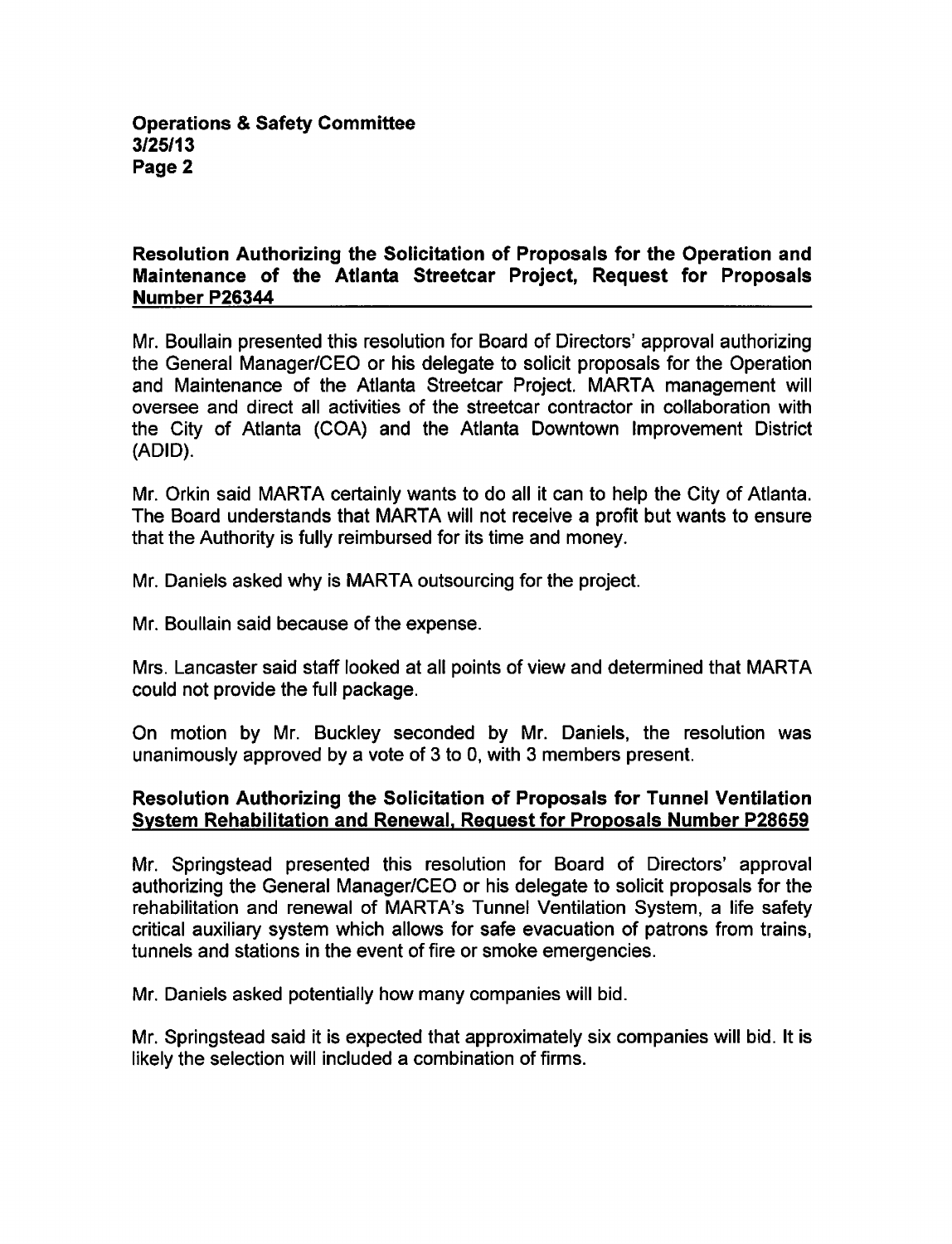On motion by Mr. Buckley seconded by Mr. Daniels, the resolution was unanimously approved by a vote of 3 to 0, with 3 members present.

Resolution Authorizing the Rejection of All Bids Received for the Procurement of Door Interlock Kits for Rail Vehicles, Contract Proposal Number B26516

Mr. Erves presented this resolution for Board of Directors' approval authorizing the General Manager/CEO or his delegate to reject all bids received for Procurement of Door Interlock Kits for Rail Vehicles, Contract Proposal Number B26516.

Mr. Daniels asked in hindsight could this have been avoided.

Mr. Erves said without feedback it is hard to tell.

Mr. Daniels said there is an internal process and cost. MARTA needs to look for ways to avoid this in the future.

Mrs. Lancaster said the Authority is limited in the conversations it is able to have with vendors in advance. Other transit agencies have had similar issues and cannot find a solution. The best staff can do in finding a way to avoid a situation like this in the future is to involve Procurement at the beginning of the process.

Mr. Buckley said this is a potential major problem. He asked if staff has a projected timeline for securing an alternative.

Mr. Erves said staff is aggressively attacking the issue but have not come up with a timeline yet.

Mr. Buckley asked what will be done in the meantime.

Mr. Erves said Management is concentrating on retraining staff – attention and focus is key in prevention.

On motion by Mr. Daniels seconded by Mr. Buckley, the resolution was unanimously approved by a vote of 3 to 0, with 3 members present.